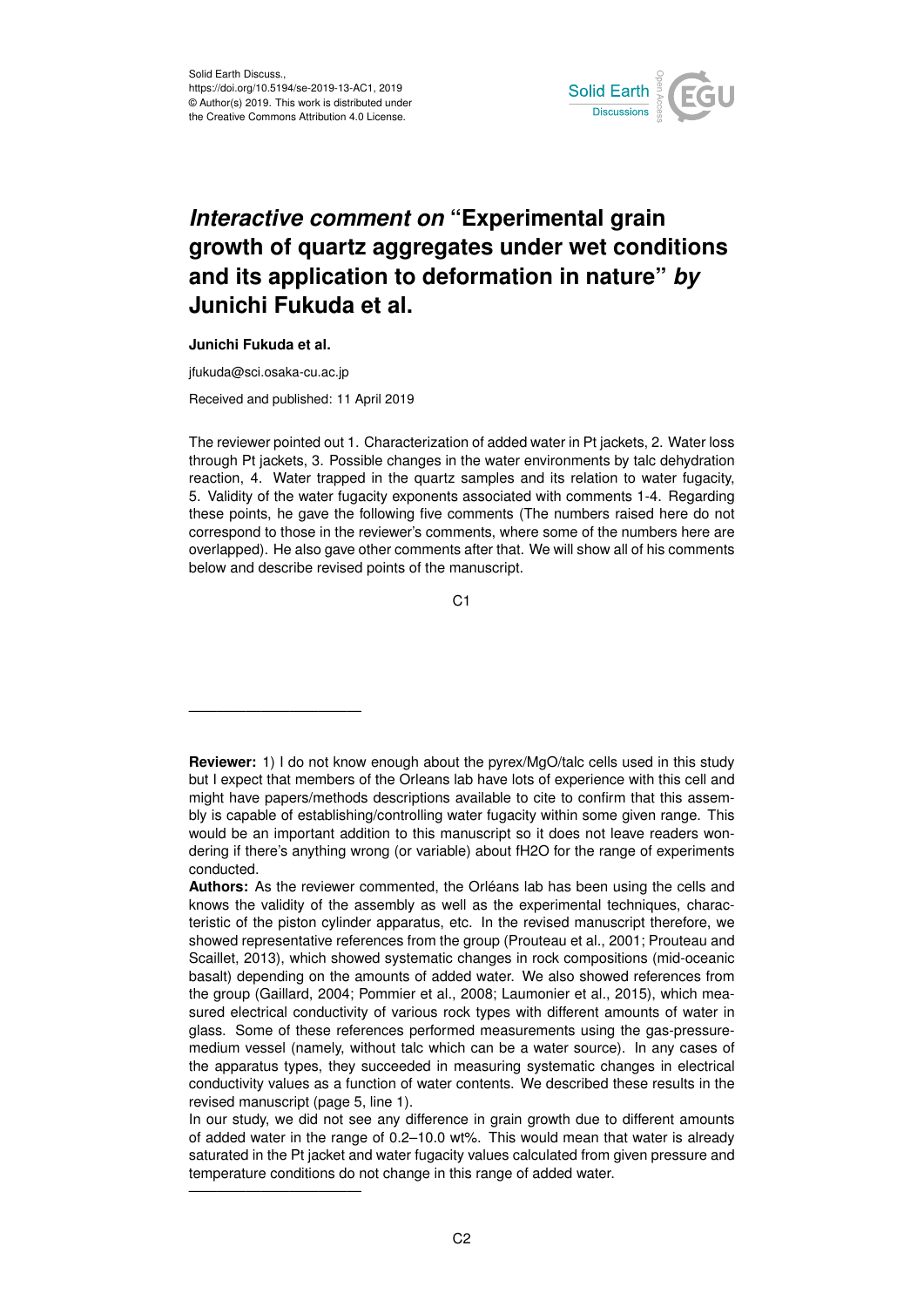**Reviewer:** 2) The authors could describe if the talc dewaters during the experiments. This depends critically on the temperature of the outer talc sleeve. This dehydration reaction is usually very visible and talc assemblies have certainly established very wet, high fH2O envirronments.

**Authors:** The dehydration reaction of talc can occur in our experimental conditions. We added a new reference about it in the revised manuscript (Bose and Ganguly, 1995; page 5, line 7). As we also replied to comment (1), the previous researches by the Orléans lab proved that the talc assembly does not significantly change the water environment in Pt capsules including samples and water.

————————————

————————————

————————————

**Reviewer:** 3) IR spectroscopy of the quartz samples could be done to confirm the presence of liquid water (fluid inclusions?) which would support the application of the Pitzer-Sterner calculation of fH2O when water is present as a distinct phase.

**Authors:** The samples become fragile after the experiments and easily fall apart during thin sectioning without epoxy resin. IR spectroscopy requires only samples without epoxy resin. We tried to make thin sections for IR spectroscopy at first but we could not because of this reason. However, we also have different samples from another grain growth experimental series that the first author (JF) performed at Texas AM University using the same powder sample and solid salt assembly. The results of IR spectroscopy for some samples are shown in Fukuda et al. (2018). In this experimental series, we confirmed a broad water absorption band in an IR spectrum at 3800–3000 cm−<sup>1</sup> due to liquid water and several OH sharp bands due to crystalline water. Liquid water could exist as fluid inclusions and/or in grain boundaries.

Gerretsen et al. (1989) experimentally succeeded in introducing water into the intracrystalline part of quartz and they observed fluid inclusions by transmission electron microscopy and corresponding broad IR bands. This experimental technique was expanded and good correlations between, water contents, pressure, and temperature,

C3

have been reported in recent studies (e.g., Stalder Konzett, 2012; Baron et al., 2015; Frigo et al., 2016). Again, our samples fall apart during thin sectioning without epoxy resin. However, as a future study, for some samples with large grains enough for IR spectroscopy (usually  $>20 \mu m$  for a Glober light source), IR spectra could be measured for a single grain and compared with these studies.

**Reviewer:** 4) Alternatively, if IR of the samples is not possible, the authors could measure the IR spectra of the pyrex, before and after an experiment. Pyrex glass we have in our lab is very wet and silicate melts are known to retain high water concentrations. And IR measurements of pyrex glass before the experiment is easy. Still it would be good to measure IR of the pyrex after experiments. This could then support the contention that the assembly maintains a high fH2O outside the Pt jacket, thus maintaining a high fH2 and limiting loss of hydrogen from the jacket.

**Authors:** This is an interesting idea. Since the kinetics of intracrystalline water loss and gain in quartz is not well known, Pyrex glass, whose kinetics seems faster than quartz, may rather be helpful to know the environment of water. Unfortunately, we disposed of the Pyrex glass and other assembly parts when we finished each experiment. This measurement will also be a future work, but cation would be needed as to where water is supplied from; talc dehydration and/or hydrogen escape from the Pt jacket.

Given the above, and the very brief, incomplete information about grain growth in a gas

**Reviewer:** Finally, it is interesting to note that the grain growth measured didn't seem different for samples with added water versus experiments in which no water was added to the powder and novaculite). This would be consistent with the assembly controlling the fH2O, if just a trace of H2O is in the jacket and is retained as a distinct phase by a pressure medium outside the Pt that controlled fH2O and fH2.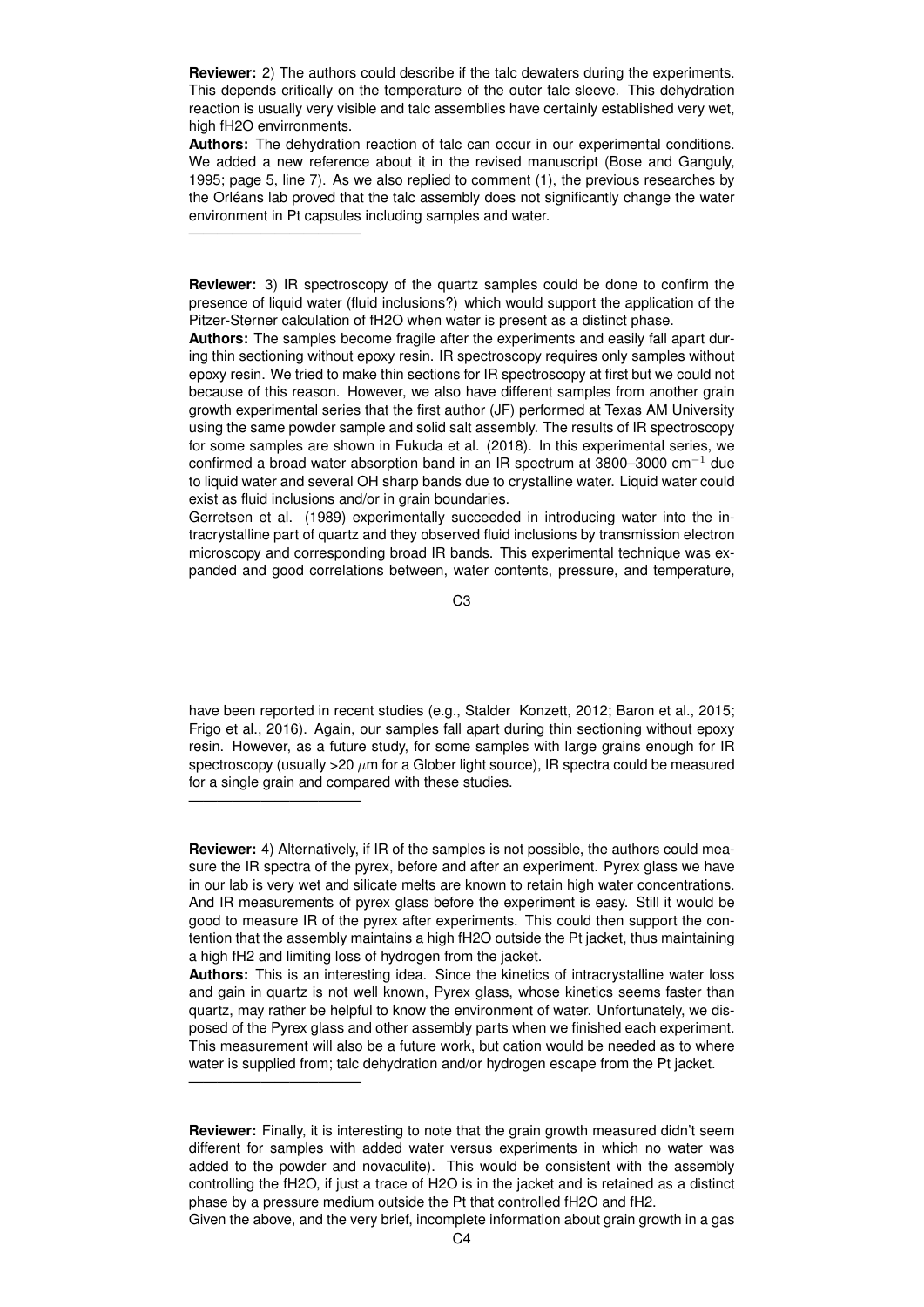apparatus, I suggest the reference to "no significant grain growth" in the gas apparatus experiment can be deleted. This doesn't add much to this study and is understandable in terms of very low fH2O values during this expeirment

**Authors:** When only the novaculite was used without added water in a Pt jacket, no grain growth was observed (PC17-2) In contrast, when the powder and novaculite were used without added water, grain growths of the two were observed (PC17-1) as the same with other experiments with added water. From these two experiments, we concluded that only adsorbed water on the powder can give a wet condition to cause grain growth. Therefore, we do not think this evidence gives the idea about water fugacity controlled by the assembly. In other words, even when a certain assembly, which does not give water, is used, the same results could be obtained. In order to confirm whether or not an assembly giving water and resultantly controlling water fugacity of the inside of the Pt jacket, one would need to compare results using a water-giving assembly with those using a no-water-giving assembly. As we also replied to comment (1), following the results from the Orléans group, these two different assmeblies do not seem to change the water enviroment in the Pt jacket.

Regarding the result of the gas apparatus, we understand the reviewer's point. This result may have been obvious. However, we would like to keep this fact for readers who in the future consider trying similar but successful quartz grain growth experiments using a gas apparatus under different pressure and temperature conditions. Therefore, we thought this statement would be helpful.

————————————

————————————

————————————

**Reviewer:** I have a minor issue with referring to the natural novaculite as a quartzite. Novaculites have different modes of origin than do quartzites and are distinct in a number of ways. For example, the starting grain sizes are only found for novaculites. I know of no quartzite with such a small grain size. Quartzites typically have iron oxide impurities (1-2%), while novaculated can be very pure and contain little Fe or other impurities.

C5

Please refer to the natural polycrystalline samples as novaculite. Also, please give the locality of the novaculite? Is is an Arkansas novaculite or from another locality? **Authors:** We understand. We changed quartzite to novaculite throughout the manuscript. The novaculite we used is an Arkansas novaculite, which we also specified in the Samples section, but the exact locality in Arkansas is unknown.

**Reviewer:** The characterization of grain size and shape by SEM and EBSD is very nice, and I don't know what the optical microscopy does that isn't accomplished by the electron microscopy. Are any of the optical micrographs of starting materials or final experimental products needed? It is very difficult to see the grains; thus there's not much microstructural content in these images. This could cut back on the manuscript without loss of much content.

**Authors:** We understand the reviewer's point but we think visual images that give analytical data (i.e., grain size) are important. These images also give grain plucking during thin sectioning, open grain boundaries, pore closures with increasing grain sizes. Rather than only describing the results of these observations in text, we think showing the light photomicrographs would be helpful.

**Reviewer:** I like the section on application of the grain growth kinetics to metamorphic rocks, but think this could be strengthened by referring to reported grain microstructures of naturally heated rocks. For example, if you take observed grain sizes of metamorphic rocks subjected to known temperatures (by phase equilibria or other methods) and the grain growth laws of this study, what does this imply about time of metamorphism? If any geochronology of the metamorphic is known, do you have a match of time of metamorphism? If there is a mismatch, can it be explained by pinning of quartz grain boundaries by micas or other secondary phases? If so, could you infer the history